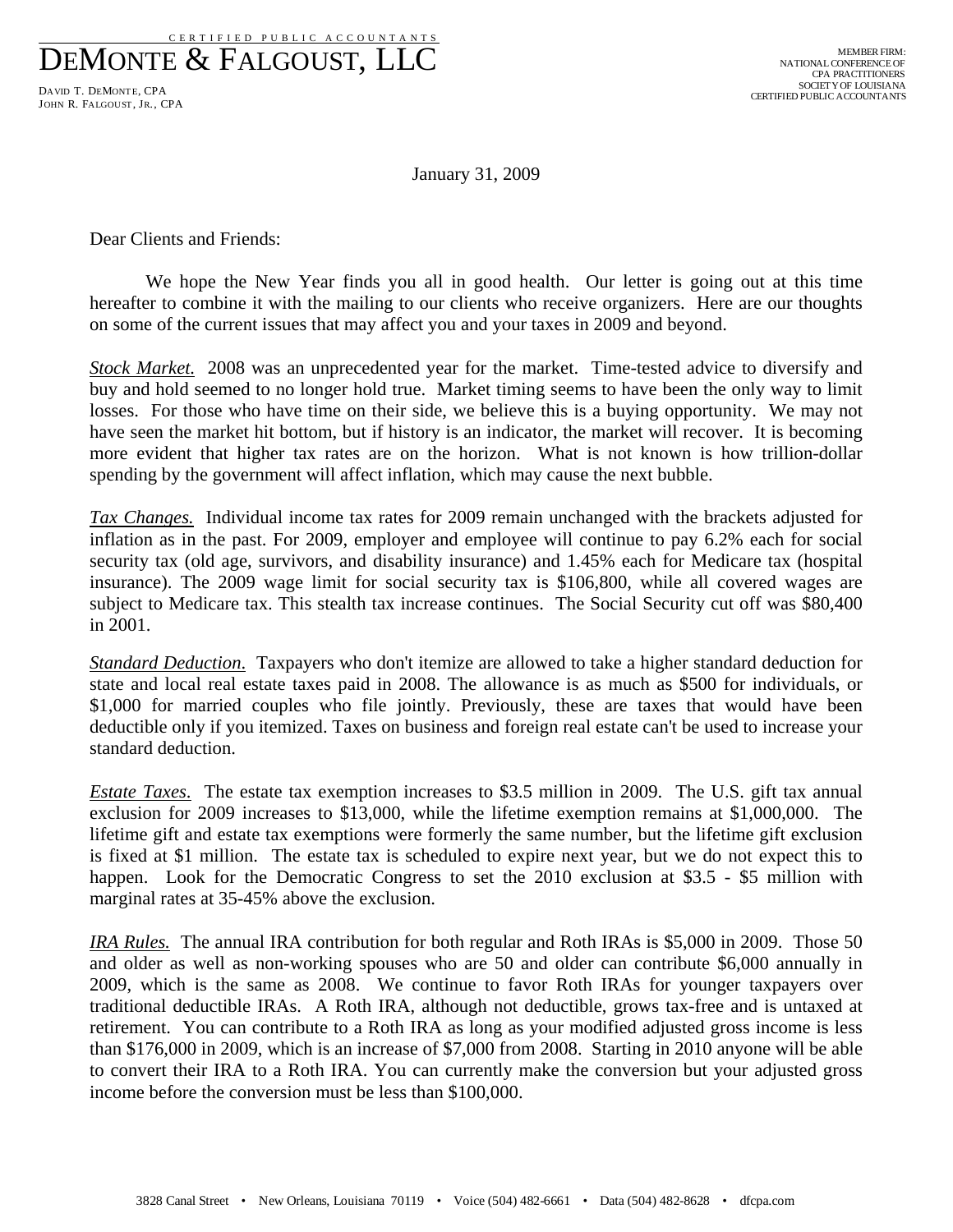*Retirement Plans.* The salary deferral limit in 2009 for 401(k) plans is \$16,500, and the limits for corporate plans are \$49,000 for 2009 and \$46,000 for 2008. Business owners may want to assess their company 401(k) plans to allow discretionary employer profit sharing contributions. This will allow business owners the option to increase their contributions above the \$16,500 limit. Adoption of Roth 401(k) plans continues to be an option for company plans. There are no income limitations with Roth 401(k)s. (Traditional Roth IRAs are disallowed when joint income exceeds \$176,000)

*Social Security Wage Limits.* The wage limit for those under 66 to avoid giving back some of the benefits in 2009 is \$14,160. The Medicare premium continues to be means tested, meaning higher income people pay more, although statistics show these people are generally healthier than lower income persons. This is yet another stealth tax increase by politicians too timid to label it for what it is.

*Required Minimum Distributions (RMDs).* RMDs have been suspended for 2009 due to the collapse of the stock market in 2008. Congress should have had the courage to suspend RMDs for 2008, but chose not to act.

*Penalty Notices.* Katrina caused a number of special one-time changes in the rules for filing and paying taxes for 2005 and 2006. As you might expect, IRS and Louisiana compliance computers were not always re-programmed for these exceptions resulting in many erroneous penalty and backup withholding notices sent to taxpayers. *We want to emphasize the continued importance of sending us any penalty notices you receive in 2009 so that we may review their accuracy*.

*Business Vehicles*. It's time to record your odometer reading. This will document your total miles for 2008. The tax-free mileage reimbursement rate increased to  $50.5\phi$  per mile for the first half of 2008 and then increased to 58.5¢ from July 1 through December 31, 2008. In 2009 the rate is reduced to 55¢ per mile.

*Louisiana Recovery Authority (LRA) Payments.* LRA payments are federally taxable up to any casualty loss taken on your tax return. Louisiana has chosen not to issue 1099s for LRA money paid. You will have until June 30, 2010, to pa**y** the taxes owed on your LRA payment, provided we amend your return by June 30, 2009. If you have received LRA money, please be sure to let us know before we prepare your 2008 tax return and supply us with the substantiation as to the amount received.

*Stimulus Payments.* Let us know how much stimulus rebate you received last year. Typically it was \$600 per taxpayer and dependent, with phase-outs for higher incomes. If you didn't qualify or didn't receive your payment, you may be entitled to one on your 2008 tax return.

*Charitable Contributions.* In response to perceived abuse, taxpayers will no longer be able to claim a cash deduction for charitable contributions without some form of written documentation. This means no more "church-estimated" deductions. From now on, document your charitable giving by check or use a cash envelope with your name.

*The Kiddie Tax.* For 2008, the Kiddie Tax now applies to children under the age of 19 or, if a full time student whose earned income does not exceed half of his or her own support for the year, it applies to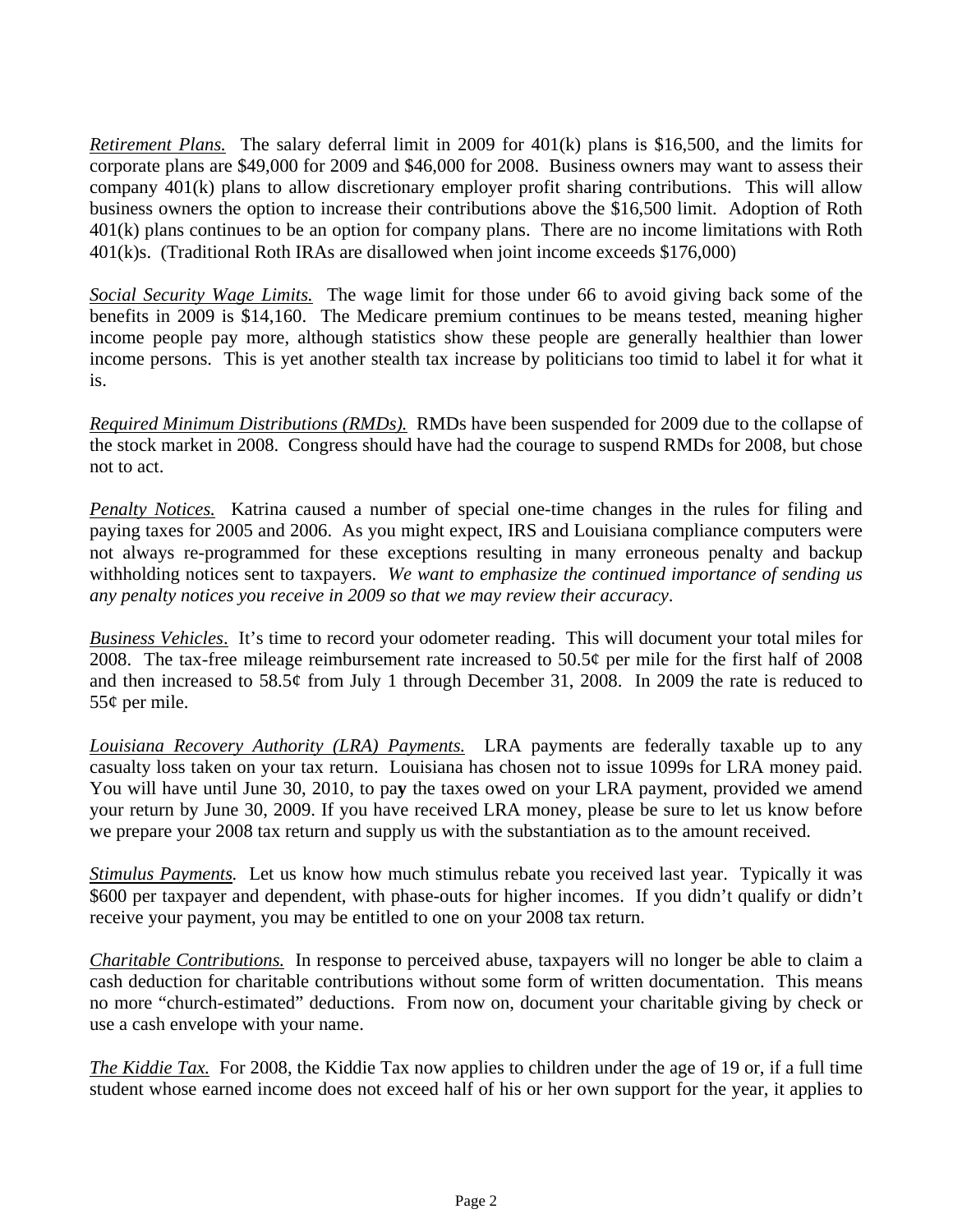children under age 24. The Kiddie Tax taxes unearned income of children at the parents' highest marginal rate. The first \$1,800 of a child's unearned income is shielded from the Kiddie Tax. The Kiddie Tax applied to children 14 and under prior to 2006.

2009 Estimated Taxes. The tax payment dates are back to normal again: April 15<sup>th</sup>, June 15<sup>th</sup>, September  $15<sup>th</sup>$  and January  $15<sup>th</sup>$ . The penalty for underpayment of these taxes is computed like interest and is now 6%.

*Insurance Surcharge Refund and 7% Credit for Property Insurance Premiums*. Please let us know if you paid any surcharges (Fair Plan, Coastal Restoration, etc) in 2008 on your homeowner's insurance policies. You can claim the surcharge as a credit on your 2008 Louisiana income tax returns. Please include your premium notice listing the named surcharges with your tax data and we will claim the credit. Louisiana will also reimburse you 7% of your homeowner's insurance premium paid in 2008 on your primary residence.

*Louisiana Gift Taxes and Inheritance Tax Repealed.* The repeal went into effect July 1, 2008, so gifts made on or after that date are no longer subject to Louisiana gift taxes. Gifts made prior to July 1, 2008, however, are subject to gift tax. Effective January 1, 2008, inheritance taxes are not due for any death occurring after June 30, 2004, under any circumstances. Under prior law, an inheritance tax was due if a succession was not timely opened. That is, the inheritance tax could be avoided if a succession was opened within nine months of the date of death.

*Stelly Plan Amendment.* Effective August 15, 2007, a taxpayer is now allowed a state income tax deduction that is based upon excess federal itemized deductions. The deduction phases-in over the next few years and is calculated by multiplying the excess federal deduction by the applicable percentage rate. The applicable percentage rate was 57.5% for tax year 2007, 65% for tax year 2008, and 100% for tax year 2009 and thereafter.

*Louisiana Tax Credits.* Louisiana has over 57 different refundable and non-refundable tax credits for individuals and businesses. Some you may be aware of: Movie Tax Credits, Historic Tax Credits, Broadway South Credits and Inventory tax credits. Others are more obscure such as for organ donation. Please go to our website for a list of the credits (www.dfcpa.com). If you are interested in Movie Tax Credits or Historic Tax credits, please contact us.

*Engagement Letters.* Our insurance carrier is requiring us to renew our engagement letters with all of our clients. The letter states our responsibility in preparing your returns. We will include the engagement letter with your return. Please sign and mail it back at your earliest convenience.

*Tax Preparation Efficiencies*. We would like to stress the importance of providing us with all relevant tax data in our initial meeting. A recurring inefficiency is the need to repeatedly contact clients who omit common tax information such as stock basis data necessary to calculate capital gains or to inquire about 1099s for income that repeats year after year.

*Privacy Policy.* We again wish to remind you that the information you supply us to prepare your financial statements, income tax returns, and to provide various tax and financial planning services is held in the strictest of confidence. We do not outsource overseas, nor do we disclose personal